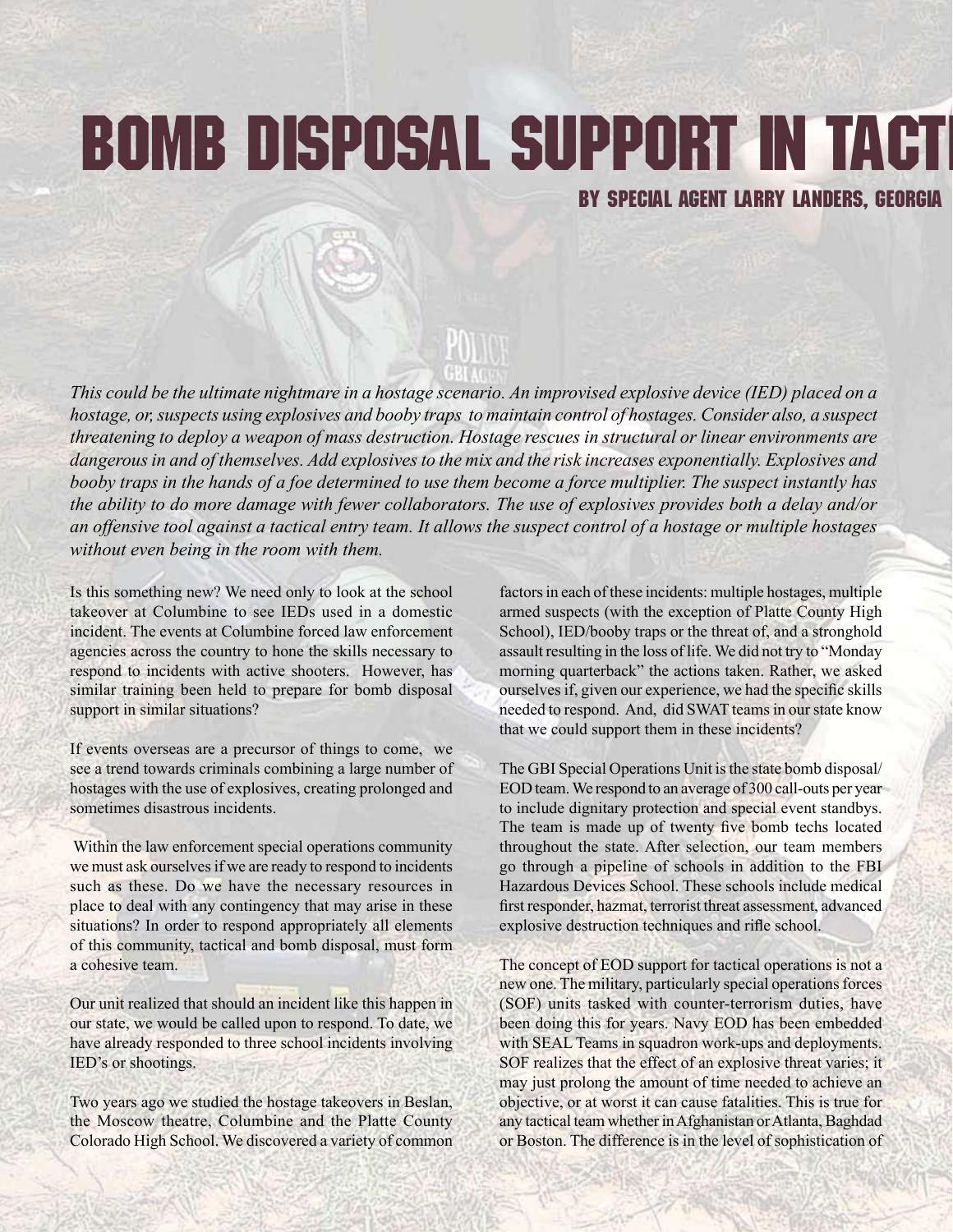## **GAL OPERATIONS** BUREAU OF INVESTIGATION SPECIAL OPERATIONS UNIT

the bomb maker and frequency of incidents. Yet, we know information about IEDs is readily available. A recent Google search of "IED construction" revealed 1.42 million hits. The only question remaining concerns the intent of the suspect and whether or not he has possession of the components.

EOD assault support is simple in reality. As implied, the bomb disposal team works in SUPPORT of the tactical commander. The incidents requiring this support can include hostage situations, active shooters or warrant service. One of the primary roles of the bomb tech in these operations is to facilitate the movement of the tactical team. A basic core skill of the bomb tech is the recognition and defeat of booby traps. For example, prior to the service of a high risk warrant, the tactical team commander may have intelligence that the suspect has the ability to make booby traps. Bomb team members can offer guidance during the initial planning stages as to possible chokepoints and booby trap deployment areas based on overhead photos or surveillance team observations. The tactical team commander can then incorporate this information into his operational planning. Once the plan has been formed and the decision made to execute it, the bomb tech can be integrated into the entry team in order to defeat these hazards. In hostage situations, or a device near a hostage, the bomb tech has the training to render it safe.

The risk of this device detonating is complicated by the fact that it might be set off by either the suspect or the hostage.

Time is a crucial element in any tactical entry. Therefore, certain bomb squad stereotypes must be disregarded concerning assault support. This is not a robot following an entry element down a hallway. Nor is it a bomb tech in a bomb suit waiting to be called into a structure. This is a new dynamic. Assault support is two or three bomb techs, wearing the same gear as the entry team. Their render safe procedure (RSP) tools are carried on them and in backpacks. They are fluid in movement and communication, moving at the back of the entry stack, flowing with the team. When a

possible booby trap or device is encountered by the entry team, they are called up by the point man and "hall boss." They will then determine if the obstacle can be bypassed or defeated, how much time it will take and how much noise will be involved with the RSP. If it cannot be defeated, another route must be found.

This information is relayed to the "hall boss" who in turn will decide which action to take. Upon completion of this action, the bomb team resumes its place at the back of the stack, moving with the team, awaiting additional call ups. Again, their primary purpose is to overcome any obstacles that hinder the movement of the entry element, thus maintaining the momentum of the assault force. Once the structure and its occupants are secured and the structure evacuated, the bomb techs can return to their conventional EOD role and render safe any devices left within.

Even within a specialty like bomb disposal, the skills required to perform this type of operation are very specialized. For this reason there are very few people qualified to teach it. The GBI found such instructors at A-T Solutions. These instructors were former military EOD operators with experience supporting U.S. and British-counter-terrorist teams. Each had an extensive background and multiple overseastours. The training course wastwo weekslong and had the following objectives:

1. Enhance the individual bomb technician skills, in threat assessment and render safe procedures required for a tactical operation

2. Enhance the bomb technicians skills in tactical awareness

3. Enhance the SWAT operators awareness of bomb technician procedures

4. Enhanced the SWAT operator awareness of IEDs

It was clear that only by achieving these objectives and training together, could SWAT and their supporting Bomb Technicians become a cohesive team with an improved capability.

The first week of the course was spent improving our skills to enable us to confidently deal with a range of booby trap and hostage type devices quickly and effectively. This training included topics such as circuit and detonator diagnostics, cutting and entry, tactical search, hostage handling. All tasks were conducted both in daylight and at night, relying upon night vision aids.

The second week of the course addressed the tactical aspects of the operation and the necessity of joint training. During the week we conducted our own drills with a simulated SWAT team in order to be able to rapidly deploy and defeat IEDs while remaining tactically sound and maintaining situational awareness. SWAT team leaders from around the state were